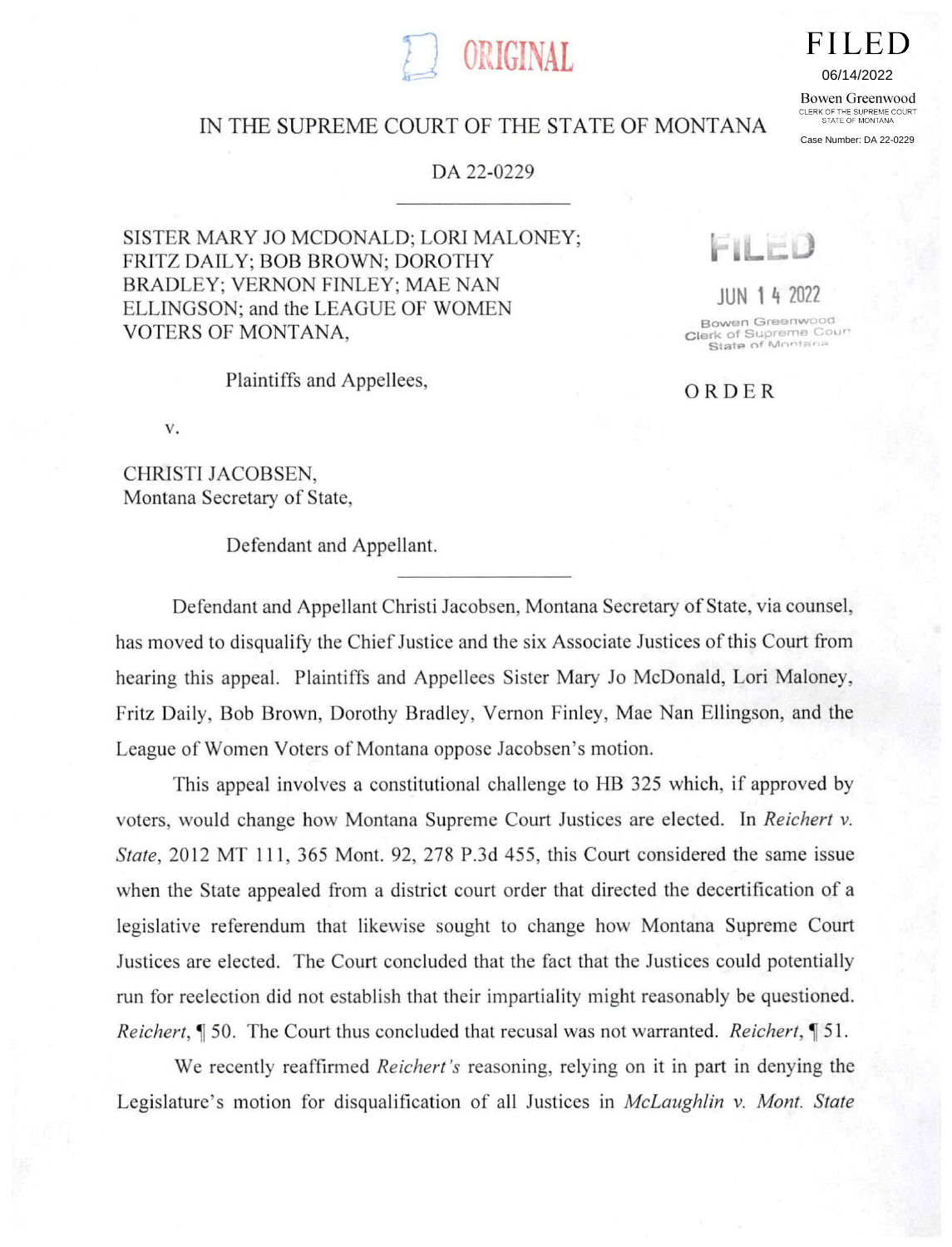Legislature, 2021 MT 120, 404 Mont. 166, 489 P.3d 482, a case involving the Judicial Branch's Court Administrator. In *McLaughlin*, we relied on § 2.7 of the Montana Code of Judicial Conduct and on the "Rule of Necessity," which applies "[w]hen the matter to be decided affects the interests of every judge qualified to hear it[.]" McLaughlin,  $\P$  14. We explained that "implicit in the Rule is the concept of the absolute duty of judges to hear and decide cases within their jurisdiction and that 'actual disqualification of a member of a court of last resort will not excuse such member from performing his official duty if failure to do so would result in denial of a litigant's constitutional right to have a question, properly presented to such court, adjudicated.' McLaughlin, ¶ 14 (citations omitted).

We have determined that *Reichert* and *McLaughlin* govern the outcome of the present motion. For the same reasons that disqualification of the Justices of this Court was not warranted in those cases, it is not warranted here. As we noted in Reichert, "the potential" that any given member of this Court could seek re-election and "the potential" that a district judge called in to substitute also could decide to run for the Supreme Court meant that "no judge in this state—indeed, no otherwise qualified person with "the potential" to run for Supreme Court justice—could sit on [the] case," thereby invoking the Rule of Necessity. Reichert, ¶ 37. That "potential" also did not amount to the "direct, personal, substantial, and pecuniary" interest requiring disqualification. Reichert, ¶ 38 (quoting Aetna Life Ins. Co. v. Lavoie, 475 U.S. 813, 825-26, 106 S. Ct. 1580, 1587-88 (1986)). The same holds true here.

Because we have determined that disqualification of the Justices is unnecessary, we need not reach Jacobsen's argument that certain District Court Judges should be excluded from the pool of potential replacement judges.

Furthermore, on May 26, 2022, Jacobsen moved for leave to file a reply to her motion to disqualify and subsequently filed an amended motion for leave to file a reply because the first filing apparently failed to comply with M. R. App. P. 16(1). Under M. R. App. P. 16(3), no reply to a motion shall be filed. In this instance, Jacobsen already requested, and was granted, leave to file an overlength motion that was more than triple